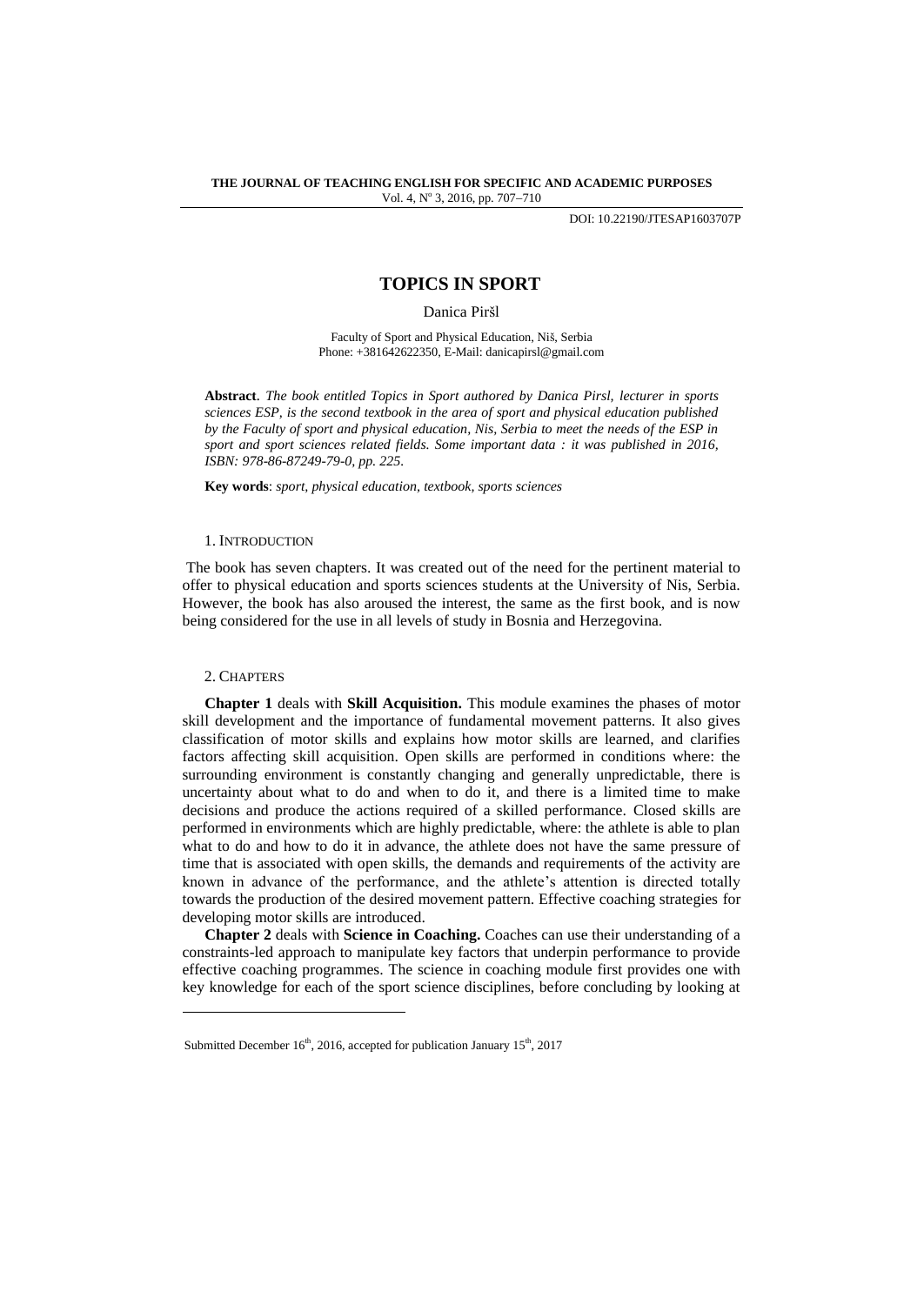the key principles of skill acquisition to show one how the constraints-led approach enhances coaching practices. Coaching is often described as an 'art', but effective coaching requires the coach to design a program that is based on a sound scientific knowledge base. For those who aim to be sport scientists, a typical sport science course includes separate papers in areas such as anthropometry, biomechanics, nutrition, physiology and sport psychology.

**Chapter 3** deals with **Extreme Sports.** When trying to explain the surge in popularity of extreme sports, the impact of role models portrayed in the media has to be considered. Extreme championship wrestling, ESPN's X-games, and NBC's gravity games are all big hits, and all are jam-packed with high energy ads. The extreme programming and advertisements spill over into other time slots so that viewers, listeners, and readers are never far away from an extreme film clip, sound bite, or picture. The volume of extreme sporting and non-sporting programming contributes to the increased participation in adventure sports. Following is investigated: To what extent is the wish for an ultimate experience a normal part of contemporary society? To what extent do extreme sports fulfill this kind of need in our society? What is the responsibility or role of the consumer of such spectacles? Are some people genetically predisposed to reckless behavior? Do certain personality types naturally seek out risks more than others or do they learn to like the reactions of their bodies to danger? Is the rush of extreme sports a physiological, instinctive, or even addictive response?

**Chapter 4** deals with **Sport Governance.** It identifies the unique characteristics of organizational governance for corporate and non-profit sport organizations; differentiates the various models and theories of governance relevant to sport organizations; investigates the role of boards, staff, volunteers, members and stake-holder groups in governing sport organizations; reveals some of the challenges facing managers and volunteers involved in the governance of sport organizations; and identifies and helps understand the drivers of change in governance systems within sport organizations. It provides a list of seven key principles for good organizational governance in sport organizations: Transparency – ensuring the organization has clear procedures for resource allocation, reporting and decision-making; Accountability – sports organizations need to be accountable to all their stakeholders; Democracy – all stakeholder groups should be able to be represented in the governance structure; Responsibility – the board has to be responsible for the organization and demonstrate ethical stewardship in carrying out that responsibility; Equity – all stakeholder groups should be treated equitably; Efficiency – process improvements should be undertaken to ensure the organization is making the best use of its resources; and Effectiveness – the board should establish and monitor measures of performance in a strategic manner.

**Subchapter 4.1.** deals with **Olympism** – a universal social philosophy: Olympism as a social philosophy which emphasizes the role of sport in world development, international understanding, peaceful co-existence, and social and moral education. De Coubertin views, towards the end of the nineteenth century, that sport was about to become a major growth point in popular culture - and as physical activity, was apparently universal, providing a means of contact and communication across cultures. A universal philosophy's relevance to everyone, regardless of nation, race, gender, social class, religion or ideology, the Olympic movement as a coherent universal representation of itself, a concept of Olympism as a range of values to which each nation can sincerely commit itself whilst at the same time finding for the general idea a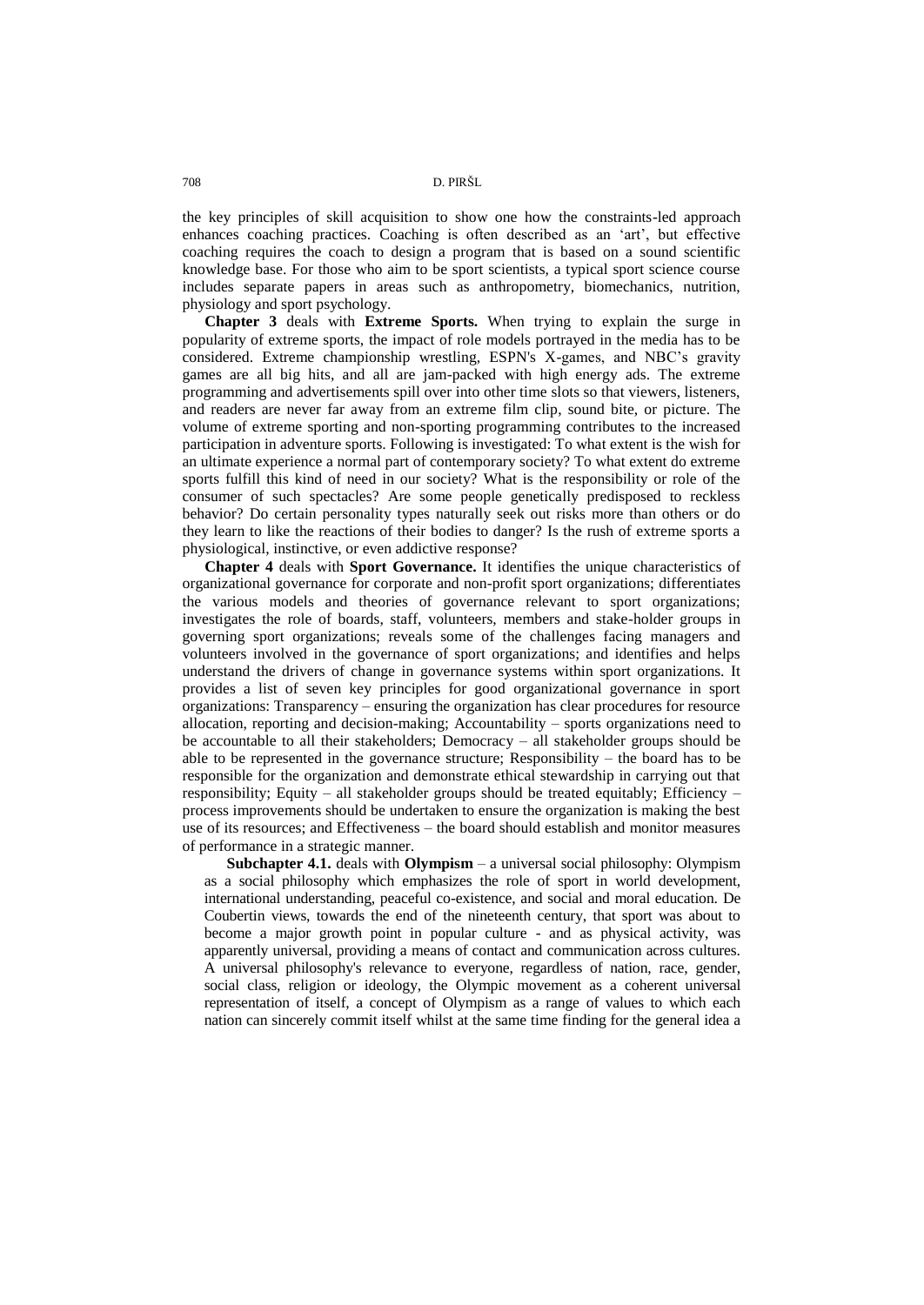form of expression which is unique to itself, generated by its own culture, location, history, tradition and projected future.

**Subchapter 4.2.** deals with **How to attract sports readers' audience** and gives samples of workout programmes and different sports marketing industry advertisements. It provides guidance as to proper exercising, nutrition and later job finding in sports industry. **Chapter 5** deals with **Sports Glossaries** and provides extensive glossaries in

# **Football, Basketball, Soccer, Nordic skiing, Gymnastics, Martial Arts**.

**Chapter 6** deals with **Types of essays.** It gives interesting topics for essay writing in sports sciences: Should players taking drugs be given life ban or given another chance? Is playing too much with foreign players in league/club football effecting players game when playing for their country? Do ex players make good coaches? Who are richer? Players or Owners of the teams? Should replays be allowed in football or other sports? Prepare for and conduct an interview to gather facts for a sports news or sports feature story. Also students will be able to: Take notes effectively in conducting interviews, Organize facts and quotes to develop stories in a variety of forms, Create an effective lead that accurately summarizes the story and attracts the reader, Create a lead that grabs readers who already have basic information supplied by other media, Use new media to report and publish the news, Explain the basic legal rights of and constraints on the free press: the laws of libel, privacy, and obscenity, Freedom of Information Act and Sunshine laws, Become better editors by recognizing superfluous wordiness including redundancies, pretentious diction, jargon, slang, euphemisms, and editorializing – and how to smoothly and clearly avoid such problems, Recognize the differences in style and organization between journalistic writing and subjective academic rhetoric, Understand the importance of understanding and reporting on diverse populations and of writing for, Use reference tools such as dictionary, directories, almanacs, thesaurus, stylebook, atlas, reference and bibliographic databases to develop more insightful stories, Explain the major principles of journalistic ethics as practiced and enunciated by professional news organizations, Learn to look outside the lines for stories that can impact communities, Develop visual elements that complement sports stories, Plan sports packages on season advances, social issues and individual teams and players.

**Chapter 7** deals with **More advanced sports language.** It deals with the shared language of sport and politics, sports metaphors, use of sports language specifics in other domain specific languages and gives ample examples of sports writings.

### 3. CONCLUSION

**Pedagogical points**: Each chapter gives summary in the end, comprehension questions, models to solve problems, tasks and assignments and the extensive lists of further readings for the given topic. Captions, illustrations, figures and tables help in acquiring the demanding language of sport, physical education and sport related sciences. All the contents are related to the curricula of sports sciences studies of the first and second cycle of Bologna Process with the aim to help make European (in this case Serbian - University of Nis) universities more competitive and attractive to the rest of the world.